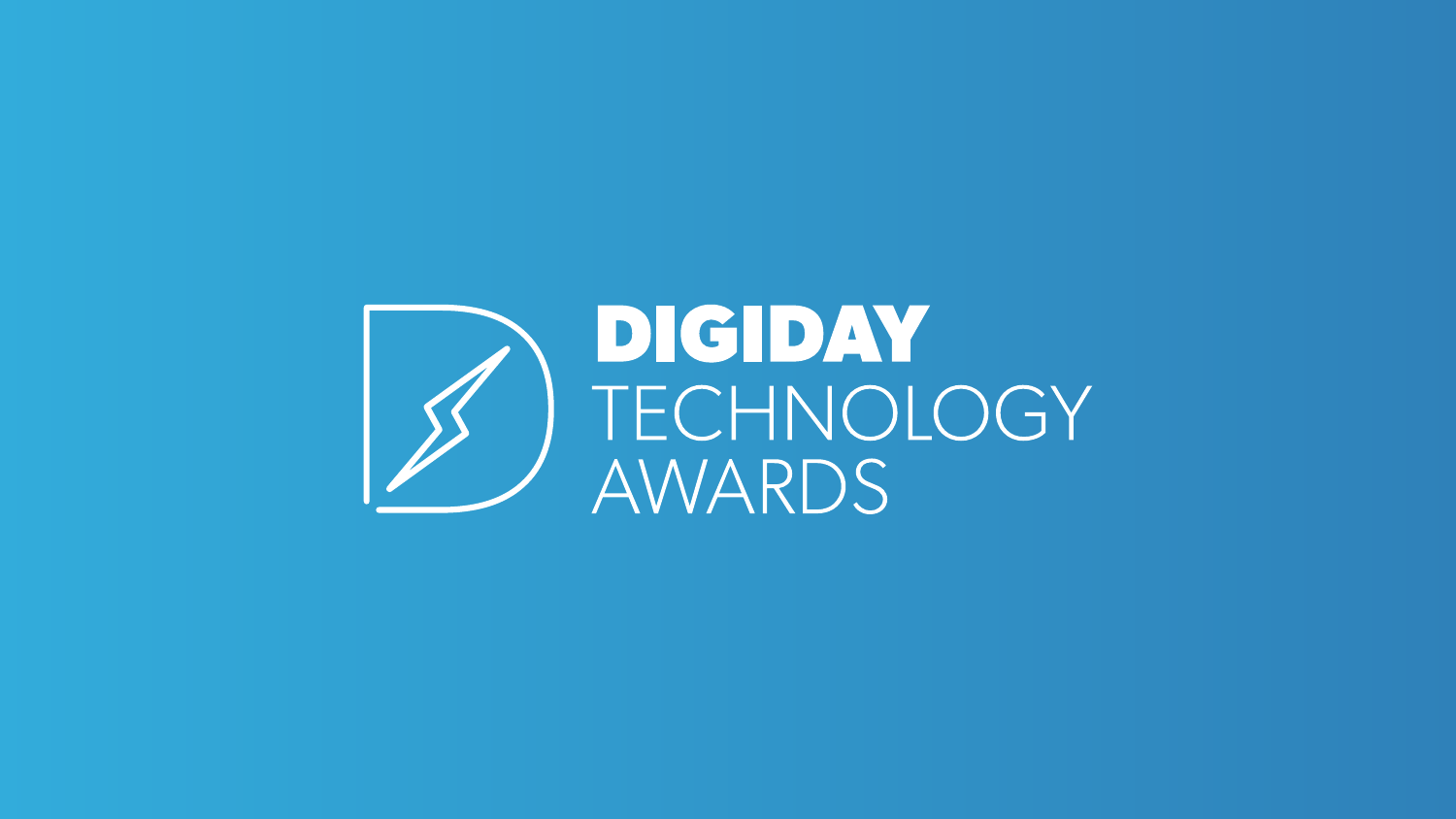# **SpotX, Klaviyo and Flip-Pay are Digiday Technology Awards winners**

Monetization and marketing are only as good as the technology platforms that fuel them. This year's Digiday Technology Awards winners played foundational roles in enabling media companies and marketers to earn money from their content, reach their audiences and make the most of digital real estate.

Successful brands and publishers turned to this year's winners to reach their audiences where they were actively consuming content, to increase lifetime value and to serve them with the assets that were likeliest to lead to conversions and upselling. With the right technology partners, brands and media companies were able to make well-informed decisions about everything from what their content should look like to when their assets should be served — and base those decisions on hard data.

The minds behind the content still reigned supreme when it came to ideation and strategy — but it was the technology provided by this year's winners that gave them all the guidance and information they needed.

### **This year's winners include:**

With high-profile clients such as A+E Networks, The CW Network and Discovery, SpotX enabled its media partners to monetize content across all screens and streams while providing advertisers with direct access to brand-safe inventory. The platform served as a one-stop programmatic

Klaviyo, an e-commerce platform used by more than 40,000 major brands such as Unilever and Kopari Beauty, is designed to accelerate revenue for online businesses using clientowned channels such as email, mobile web and SMS. Klaviyo also empowered clients to take a data-driven look at customer behaviors

Explore all the winners of the 2020 Digiday Technology Awards below. In each section, you'll find a quick rundown of the campaigns, along with insights into why they won and what we can learn from them. You can also download the full guide here.

Flip-Pay, a content monetization tool for digital publishers working in the news, podcast and streaming video industries, arrived at its current mission through a 2018 research and development project, which concluded that identity management was the prime culprit in countless failed attempts related to payments for content on publishers' sites. Flip-Pay created

### **Best Sell-Side Programmatic Platform**

**SPOTX** 

### **Best Personalization and A/B Testing Platform**

**KLAVIYO** 

### **Best Subscription Platform**



destination, where advertisers could buy live and video-on-demand OTT inventory across multiple platforms and devices. The minds at SpotX's media partners may have created the content but it was SpotX that spun it into gold.

such as products viewed, purchases and other engagement signals. Klaviyo has now emerged as a leading champion of owned marketing, helping clients connect with their customers on a deeply personalized level — and always on the brands' own platforms.

a cloud-based platform enabling publishers to create bundles and products for attracting new audience segments quickly — all at a lower cost than traditional paywalls. Ultimately, Flip-Pay has proved its hypothesis: More consumers would pay for content the instant that transacting became easier.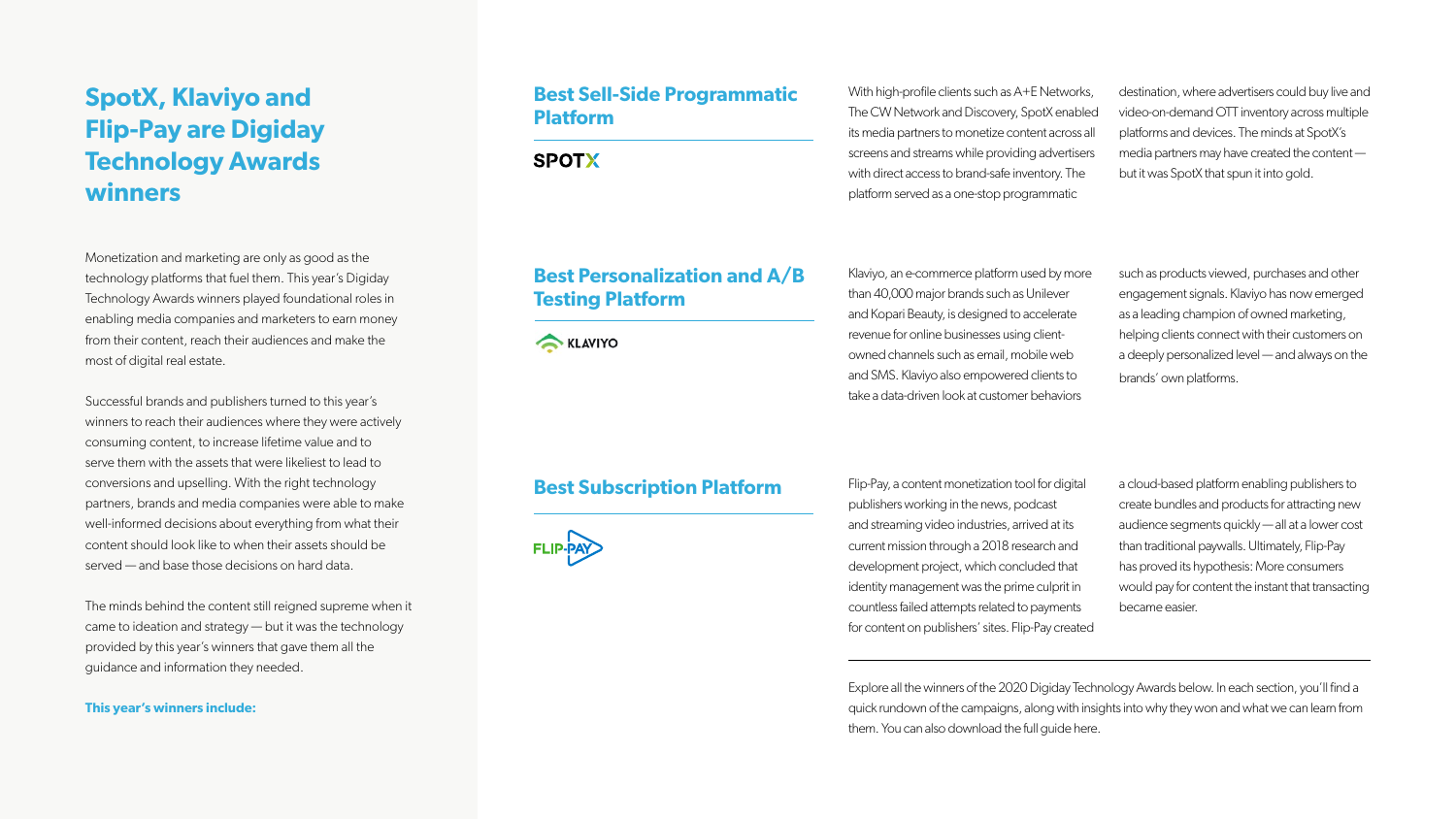Video advertising platform Kerv Interactive is designed to let brands capitalize on existing creative assets by making them shoppable and interactive, providing not only a major boost not only to monetization, but also to data and analytics. For instance, the company gave one fashion client the ability to make each creative asset within a video interactive and shoppable. The approach helped the brand sell its products while simultaneously gaining a rich understanding of which products were driving the most interest on digital platforms.

Kerv Interactive was able to grant its clients better data, help them monetize their products and find new uses for existing assets. By fostering direct interactions with customers, brands and their partners can kill numerous birds with but a single stone.



 $0:10$  /  $0:41$ 

# **Best Video Marketing and Advertising Platform**

**KERV** 



### Kerv Interactive **Insights**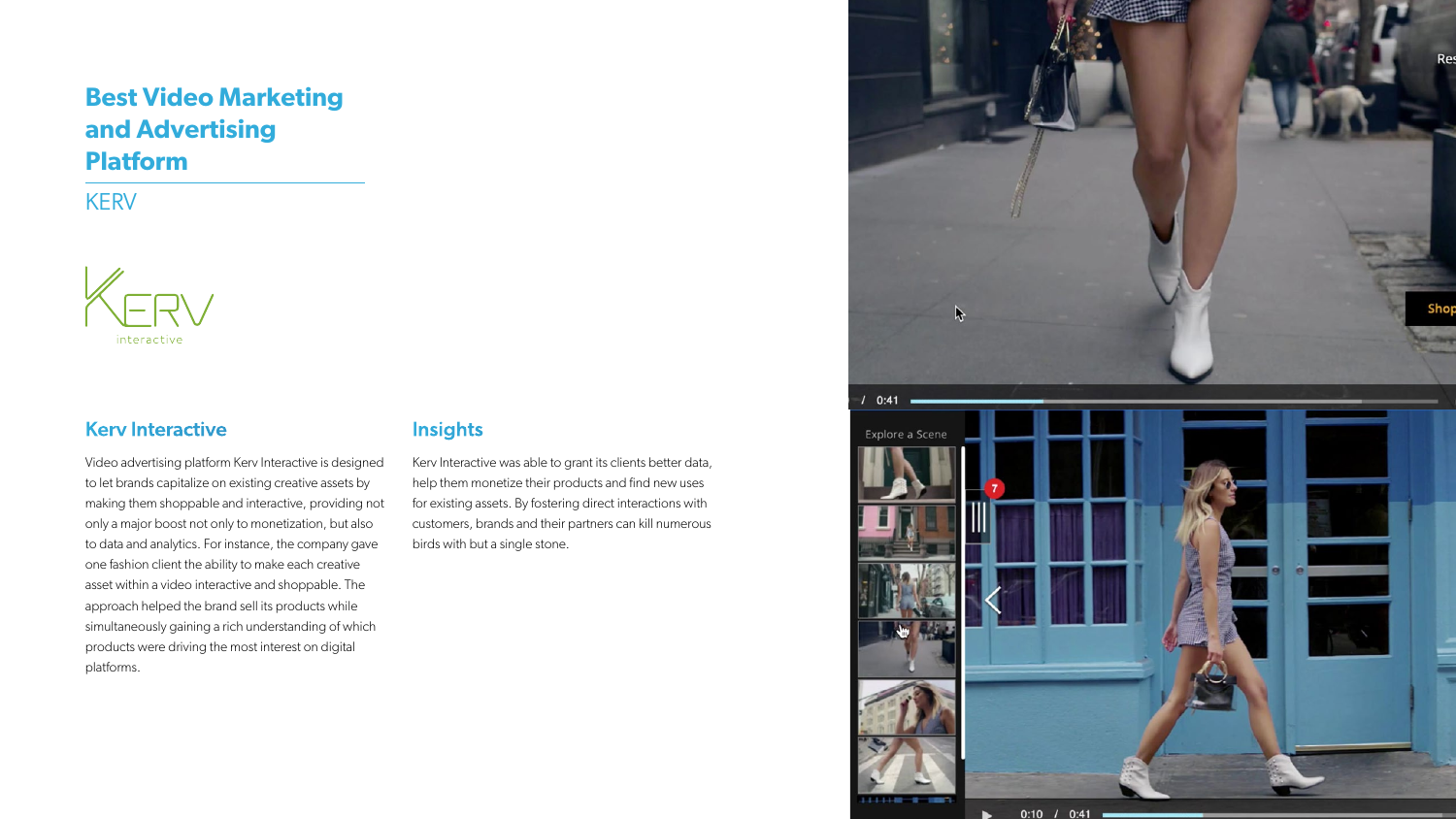

MarketMatch DSP





**Ad Exposure** 







DeepIntent is a buy-side programmatic platform built specifically for the needs of the healthcare industry. It's a market with unique risks and pitfalls, requiring strict adherence to privacy regulations and specialize integrations for targeting and reporting. DeepIntent' new MarketMatch platform, which launched for mor than 10 major pharmaceutical companies in 2019, helped marketers build new datasets to facilitate privacy-safe advertising while driving measurable patient outcomes.

| t  | By helping marketers build out granular datasets,     |
|----|-------------------------------------------------------|
|    | DeepIntent — and its new MarketMatch platform         |
|    | - helped marketers avoid any regulatory errors. With  |
| эd | the right data, marketers in even the most sensitive  |
| 's | industries can master automated buying while steering |
| e  | clear of any landmines.                               |
|    |                                                       |

# **Best Buy-Side Programmatic Platform**

**DeepIntent** 

# deepintent.

## DeepIntent — MarketMatch Insights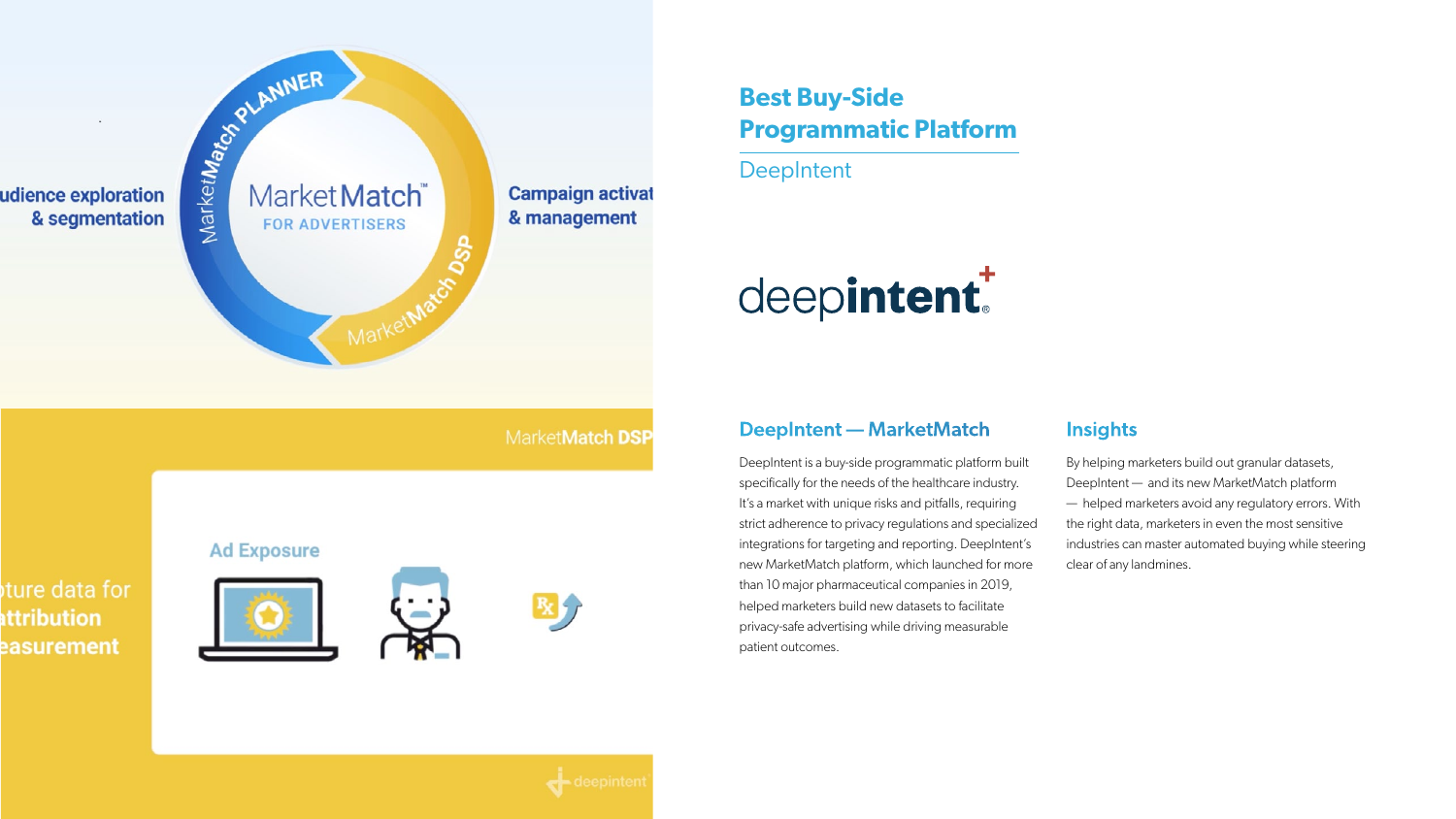Sell-side programmatic platform SpotX served as a onestop programmatic destination for its media clients, enabling advertisers to buy live and video-on-demand OTT inventory across multiple platforms and devices. Major media clients including A+E Networks, The CW Network and Discovery were empowered to monetize content across all screens and streams while providing advertisers with direct-access to brand-safe inventory.

### SpotX and the state of the state of the state of the state of the state of the state of the state of the state

Top-knotch media is only valuable insofar as it generates revenue, and some platforms handle that part better than others. To make sure that content earns to the fullest, it's crucial to find a partner that can monetize across every possible screen with brand safety in mind.



# **Best Sell-Side Programmatic Platform**

SpotX

# SPOTX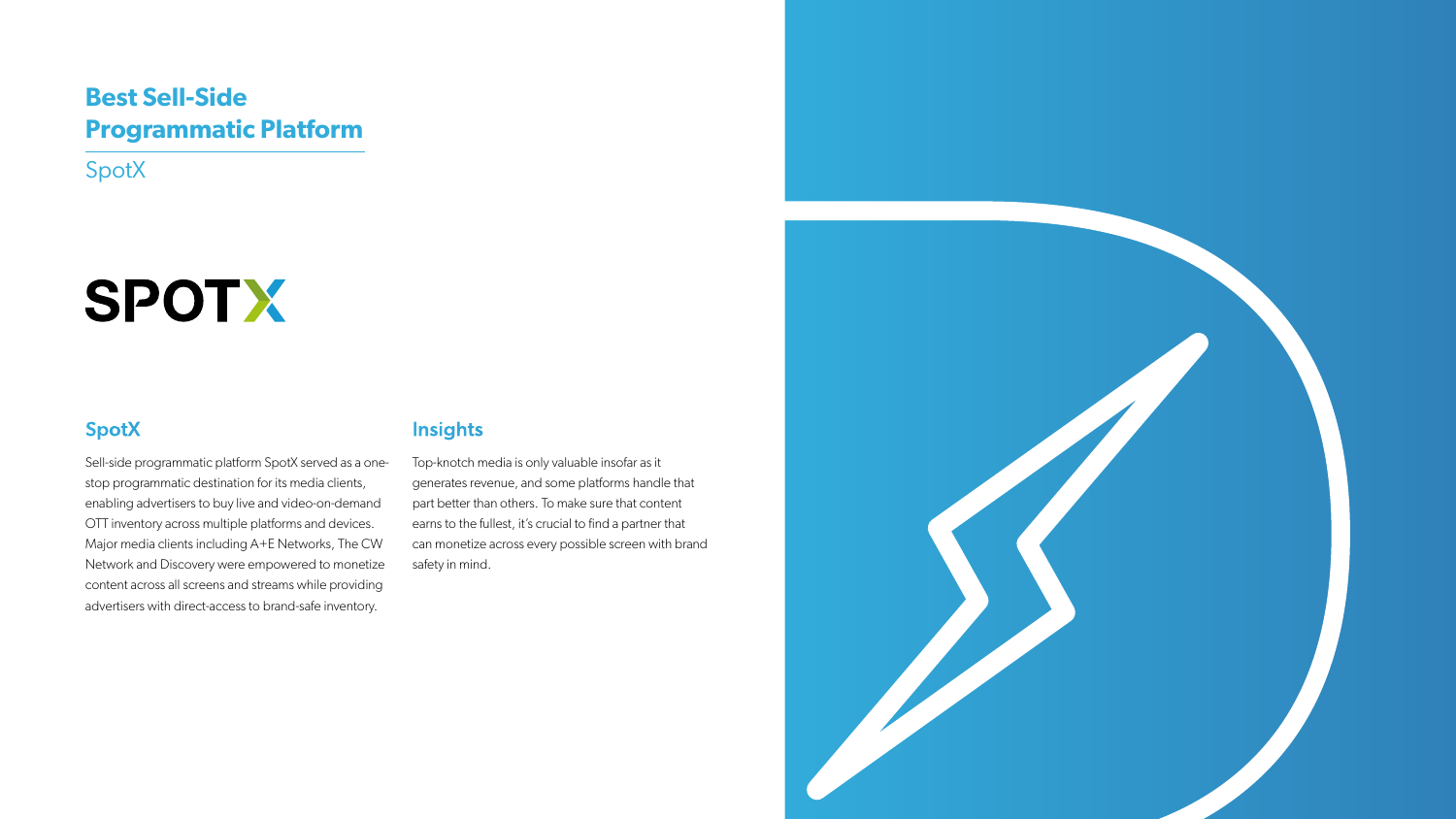Native advertising platform makes use of AI algorithms to identify new ad inventory within video content, dynamically inserting products and signage after content is produced. The platform enables brands to seamlessly populate existing videos with products and artwork. With Mirriad, brands are able to maximize the value of existing video content without rushing to greenlight costly new productions. One multinational beverage company enlisted Mirriad to help run a campaign that would not only drive brand exposures and sales, but also enable them to analyze changes to those KPIs. Innovative technology platforms have a way of melding sales and measurement.

# **Best Native Advertising Platform**

**Mirriad** 



### Mirriad **Insights**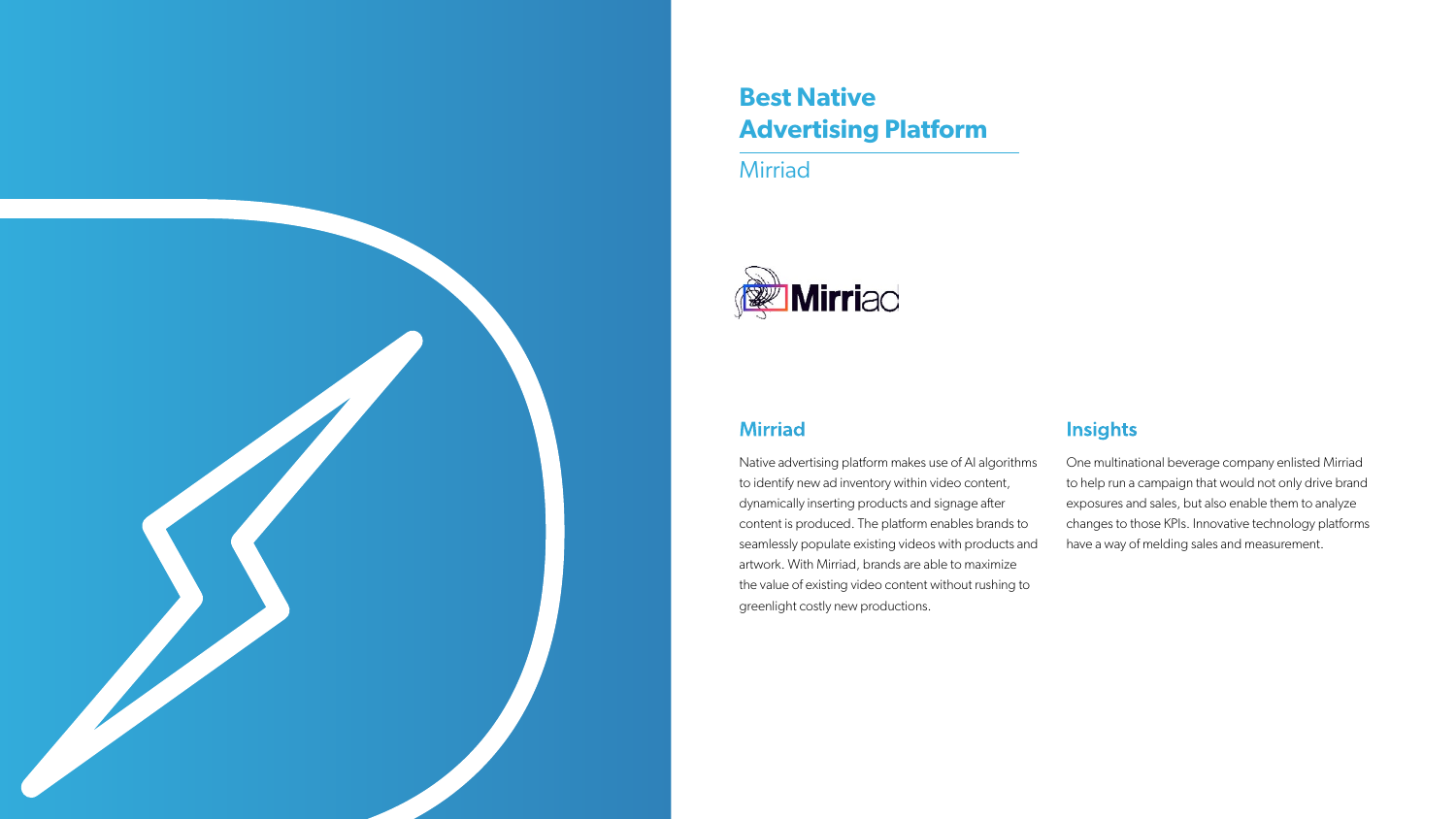Klaviyo, an e-commerce platform used by more than 40,000 major brands like Unilever and Huckberry. Designed to scale and accelerate revenue through client-owned channels, Klaviyo also provides its partners with a detailed look at engagement data such as purchases and products viewed.

### Klaviyo **Insights**

Klaviyo might just be the leading advocate of "owned" e-commerce monetization, helping clients connect with their customers on a deeply personalized level on platforms such as email, SMS and the mobile web. The company is teaching brands that there's much to be gained from relying on their own channels — just so long as they have the right partner to help them do so.



# **Best Personalization and A/B Testing Platform**

Klaviyo

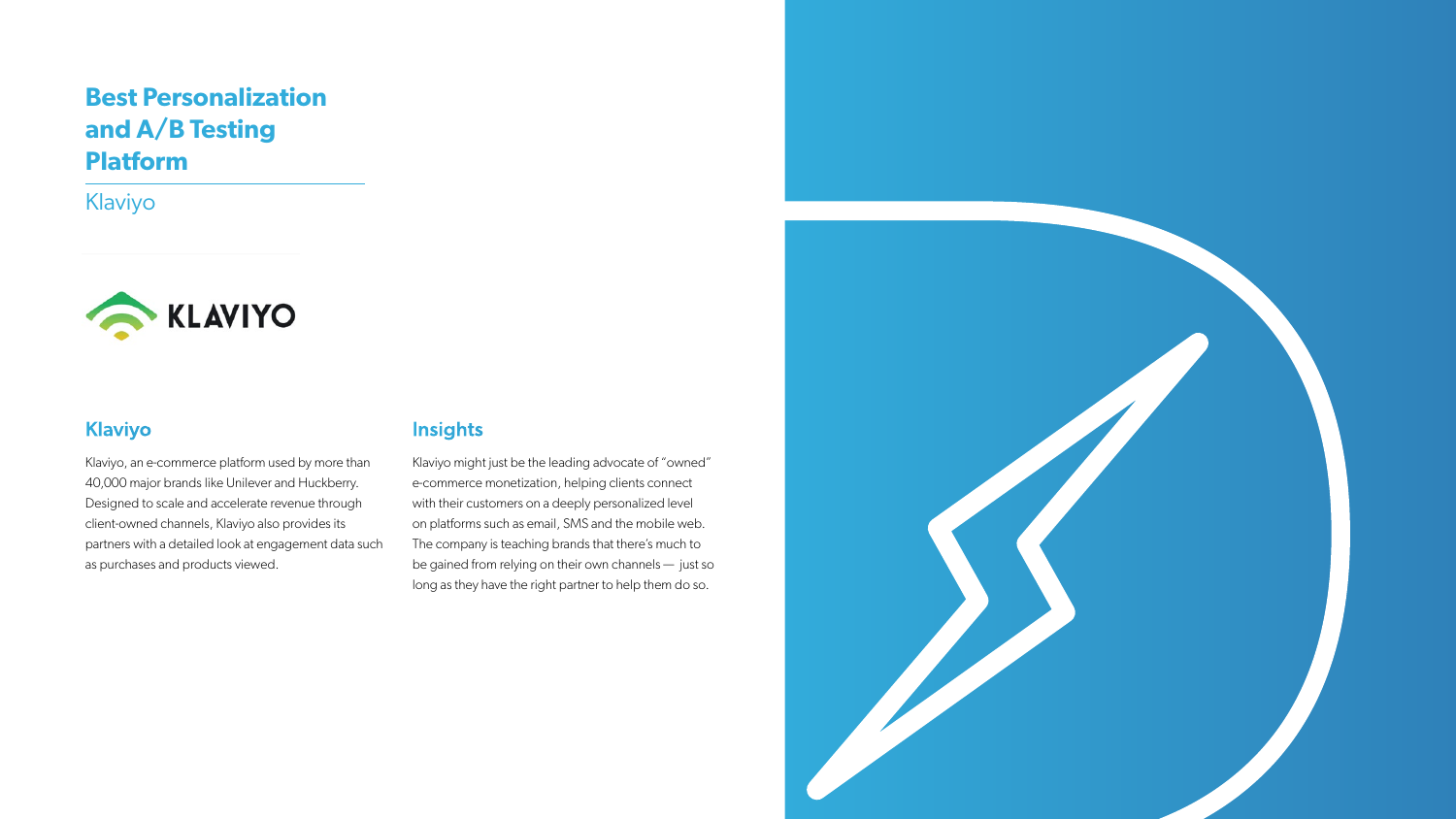Playwire's revenue platform helps its partners monetize their web, mobile app and OTT offerings, with a universal goal of pushing ad revenue past what media companies can find on Google Ad Manager. Playwire took things a step further with RAMP (Revenue Amplification Managed by Professionals), a monetization platform that merges direct ad sales, client- and server-side bidders and machine learningbased predictive analytics. Playwire's clients run the gamut from kids' edutainment producers to top-500 Alexa sites. Publishers of all shapes and sizes have one thing in common: They all need to monetize.



# **Best Monetization Platform for Publishers**

**Playwire** 



### Playwire - RAMP **Insights**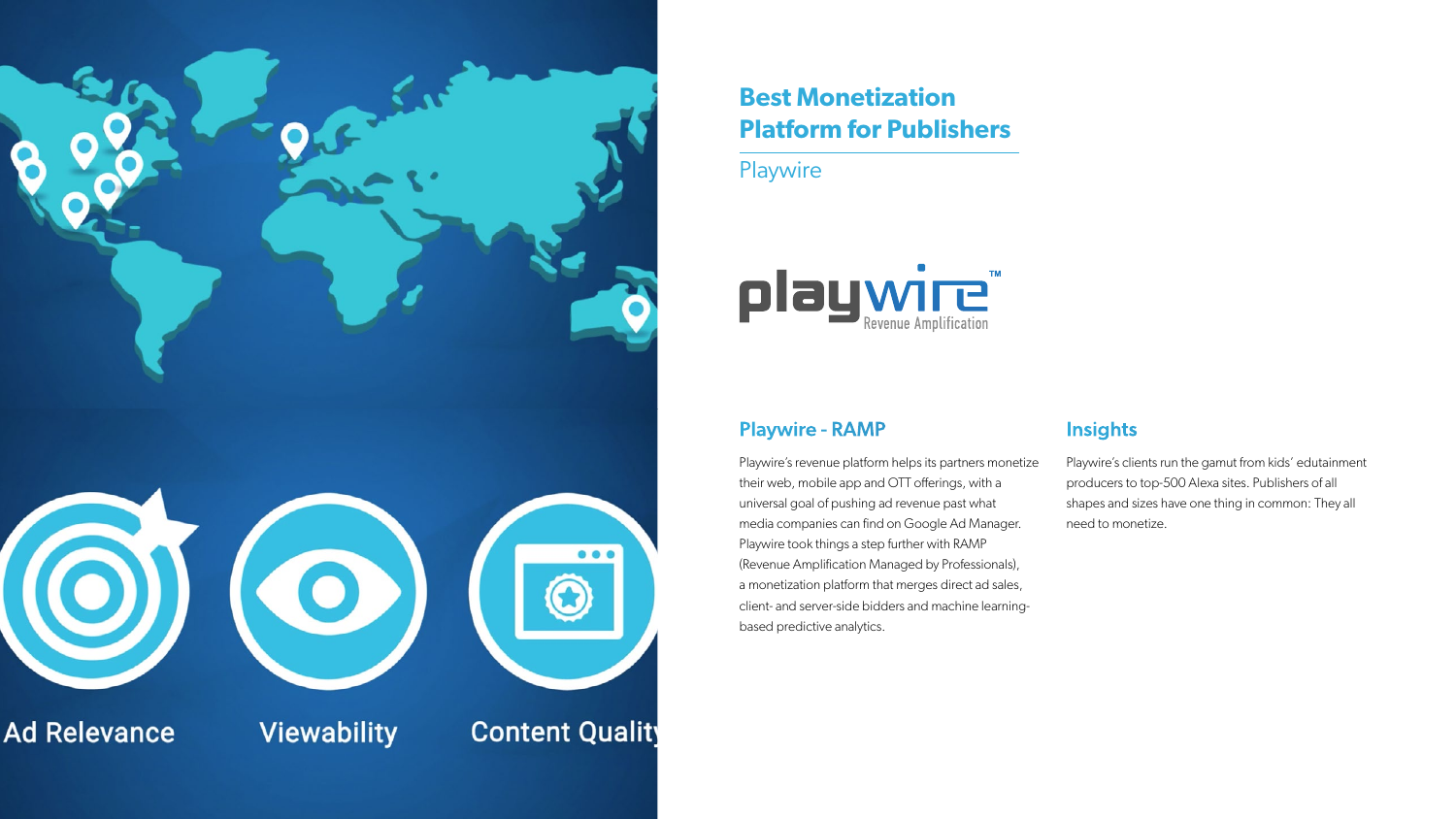The cloud-based Flip-Pay platform allows publishers to create bundles and products to attract new audience segments quickly — all while managing user identity and maintaining a lower cost than traditional paywalls. But more than anything else, Flip-Pay's mission is to make it easier for users to pay for content.

### Flip-Pay **Insights**

Flip-Pay operates under the mindset that consumers are more likely to pay for publisher content when doing so becomes easier. Its partners would agree.



## **Best Subscription Platform**

Flip-Pay

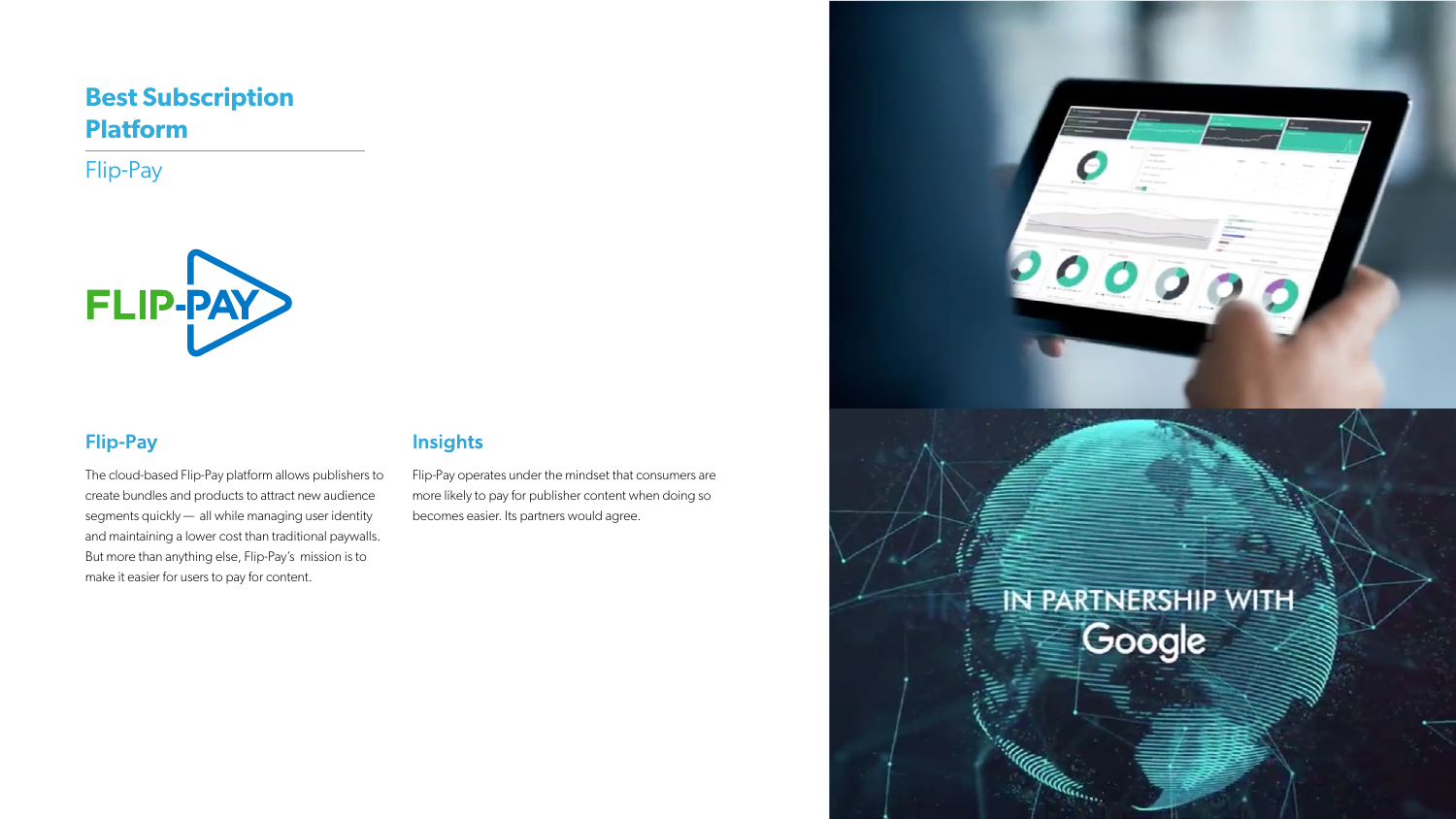Global affiliate network Awin helps content creators, influencers, website owners and technology partners connect with brands to create profitable relationships. For brands, it's a way to connect with more than 200,000 partners around the world to grow reach. For publishers, it's a way to turbo-charge monetization. By connecting a wide array of brands and retailers to a wide array of publishers, Awin is creating new avenues toward marketing success and profitability. Sometimes companies just need an easier way to network.

### Awin **Insights**



# **Best Affiliate Marketing Platform**

Awin

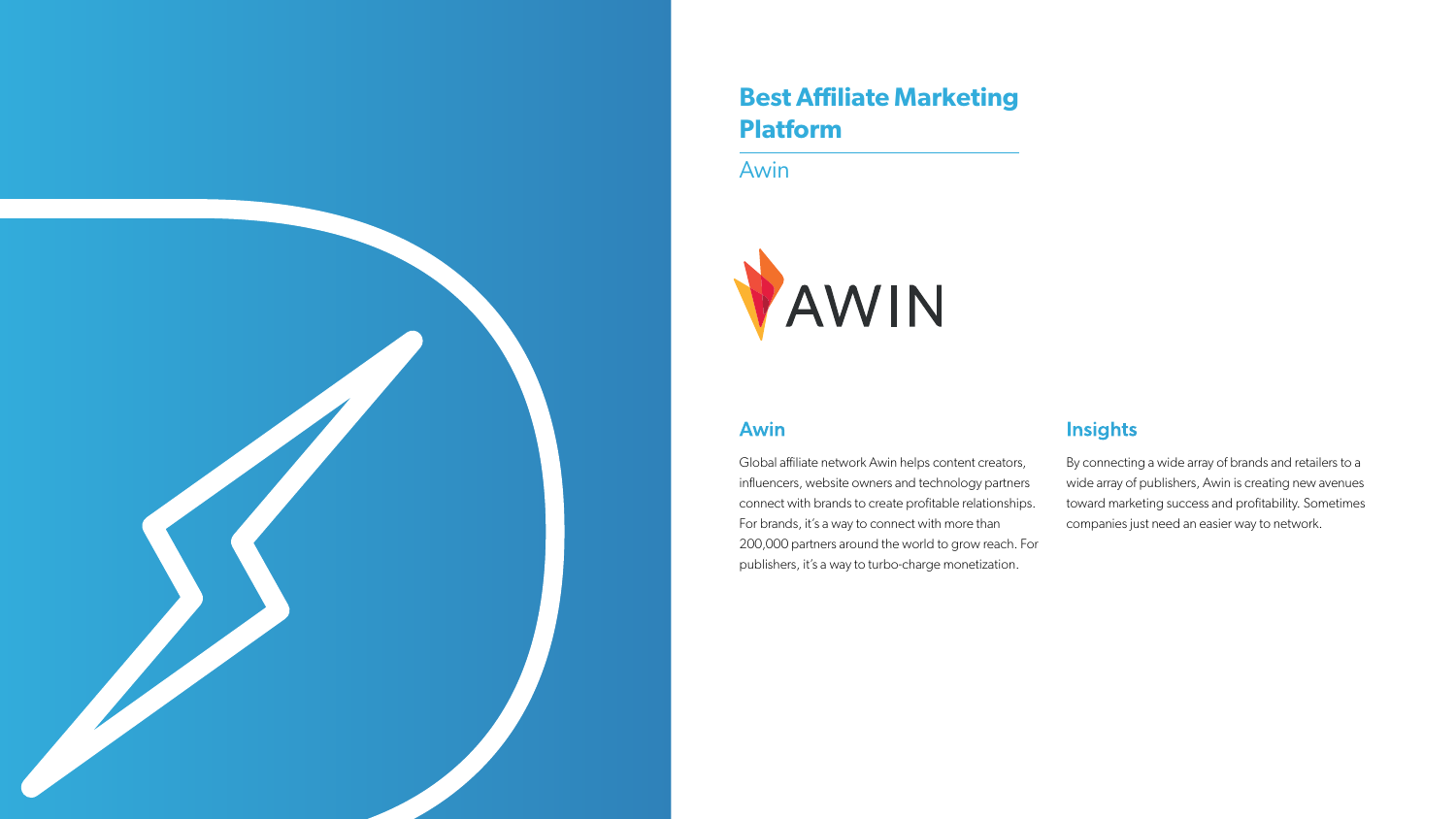Customer data platform Velocid, which specializes in fashion e-commerce, helps its clients collect and unify first-party customer data and then predict customer behavior. The platform leverages machine learning to reach numerous audience segments across different advertising platforms.

Fashion is deeply personal — which means that automating fashion-related targeting is a tough proposition for brands and marketers to follow. But with a deep understanding of audience data, Velocidi was able to create a highly automated product that fashion brands could get on board with. By grounding automation in predictive analytics, brands can preserve a personalized touch.



# **Best E-Commerce Technology**

Velocidi

# velocidi

### Velocidi **Insights**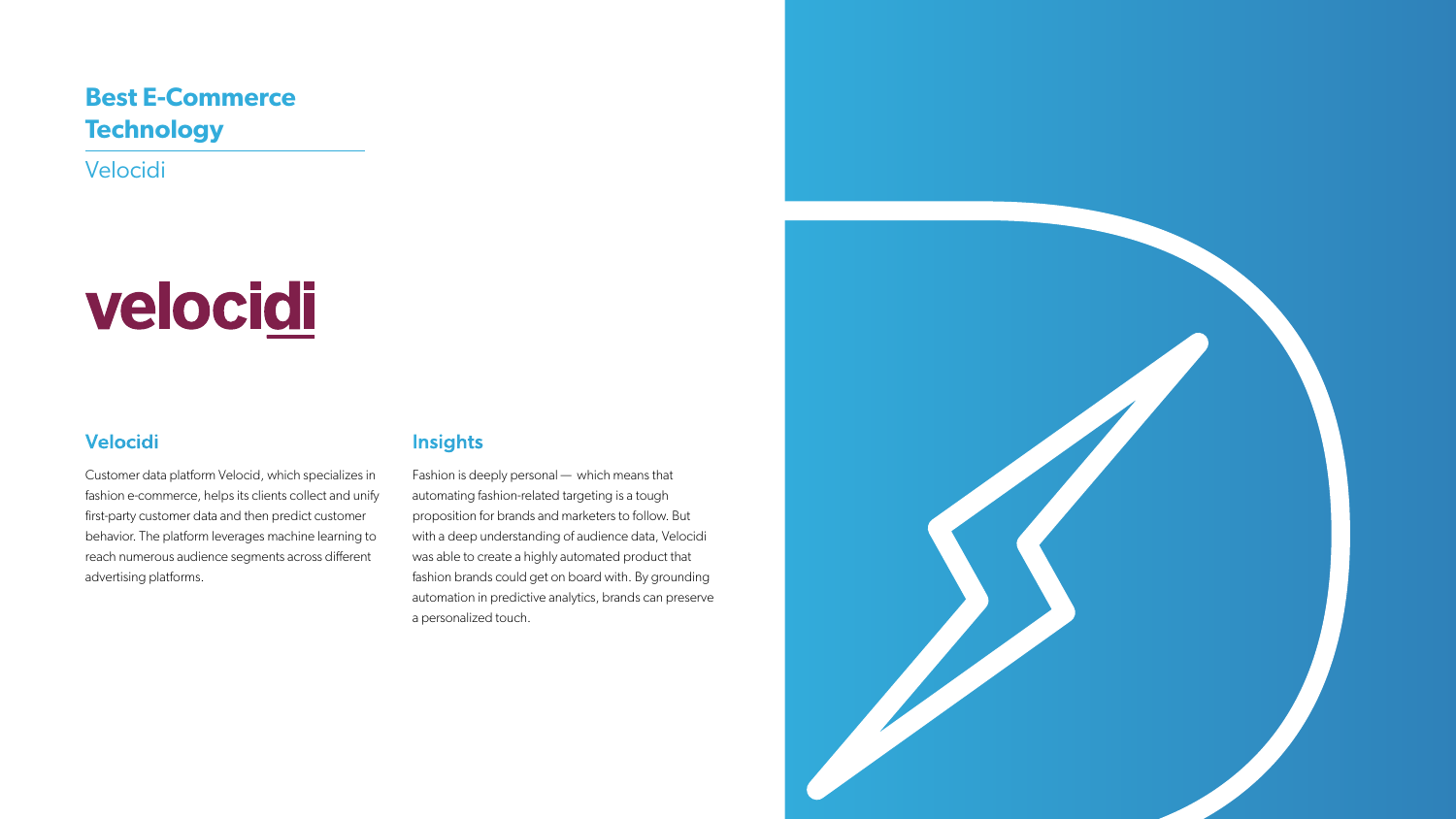The Cooler Screens product is exactly what it sounds like: A set of digital smart screens that replace glass cooler doors. The screens provide instant access to upto-date product information, offerings and promotions, boosting consumers' confidence that they're making the right buying decisions to suit their budgets, tastes and health preferences. Cooler Screens are a case study in seamlessly integrating into an existing retail environment. It's not always necessary to upend the entire in-store experience — but it never hurts to enhance it.



# **Best In-Store Technology**

Cooler Screens



### Cooler Screens **Insights**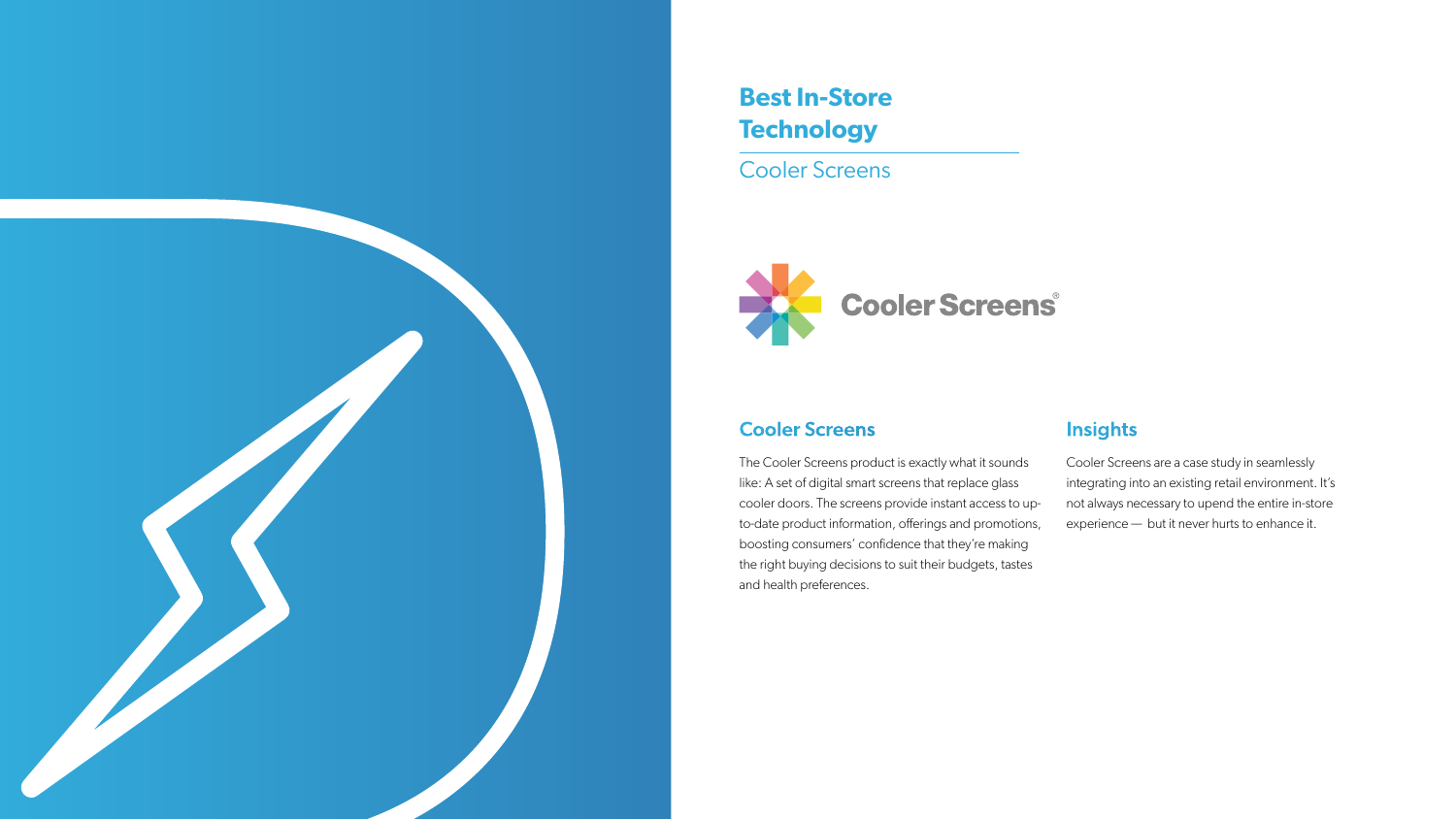GeoLink, InMarket's location-based marketing platform, enables brands to activate real-time digital advertising in the moments — and at the locations — that matter, whether in home, in-store or elsewhere. Major clients such as Unilever, P&G and Kimberly Clark have relied on GeoLink to reach audiences at the moments when they're likeliest to engage — convert.

With location-based marketing, brands are able to leverage unique data sets to drive awareness and engagement at the moments when audiences are at peak moments of receptivity. Sometimes, effective marketing is as simple as reaching customers in the right place, and at the right time.



## **Best Location Platform**

InMarket

# INMARKET

### InMarket - GeoLink and Insights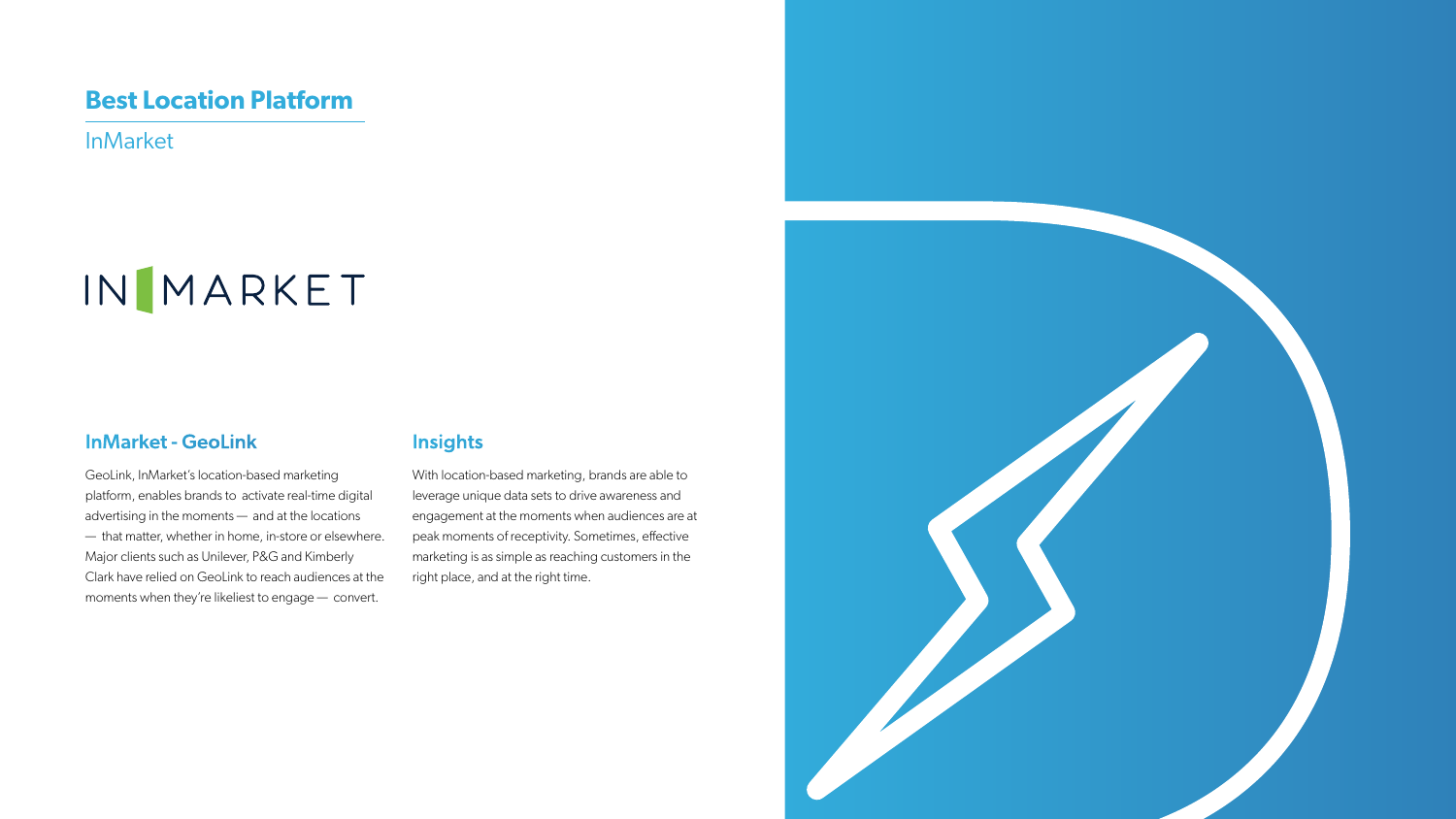Klaviyo's customer data platform enables brands to easily store, access, analyze and leverage transaction and behavioral data to power highly-targeted custon and prospect communications. When it comes to personalization and analytics, the platform goes hand in hand with Klaviyo's winning Personalization and A/B Testing Platform.

|     | Klaviyo specializes in empowering brands to control       |
|-----|-----------------------------------------------------------|
| nal | their own paths to purchase. It should come as no         |
| mer | surprise that it wants to help its partners control their |
|     | own data as well.                                         |
|     |                                                           |



# **Best Customer Data Platform**

Klaviyo



### Klaviyo **Insights**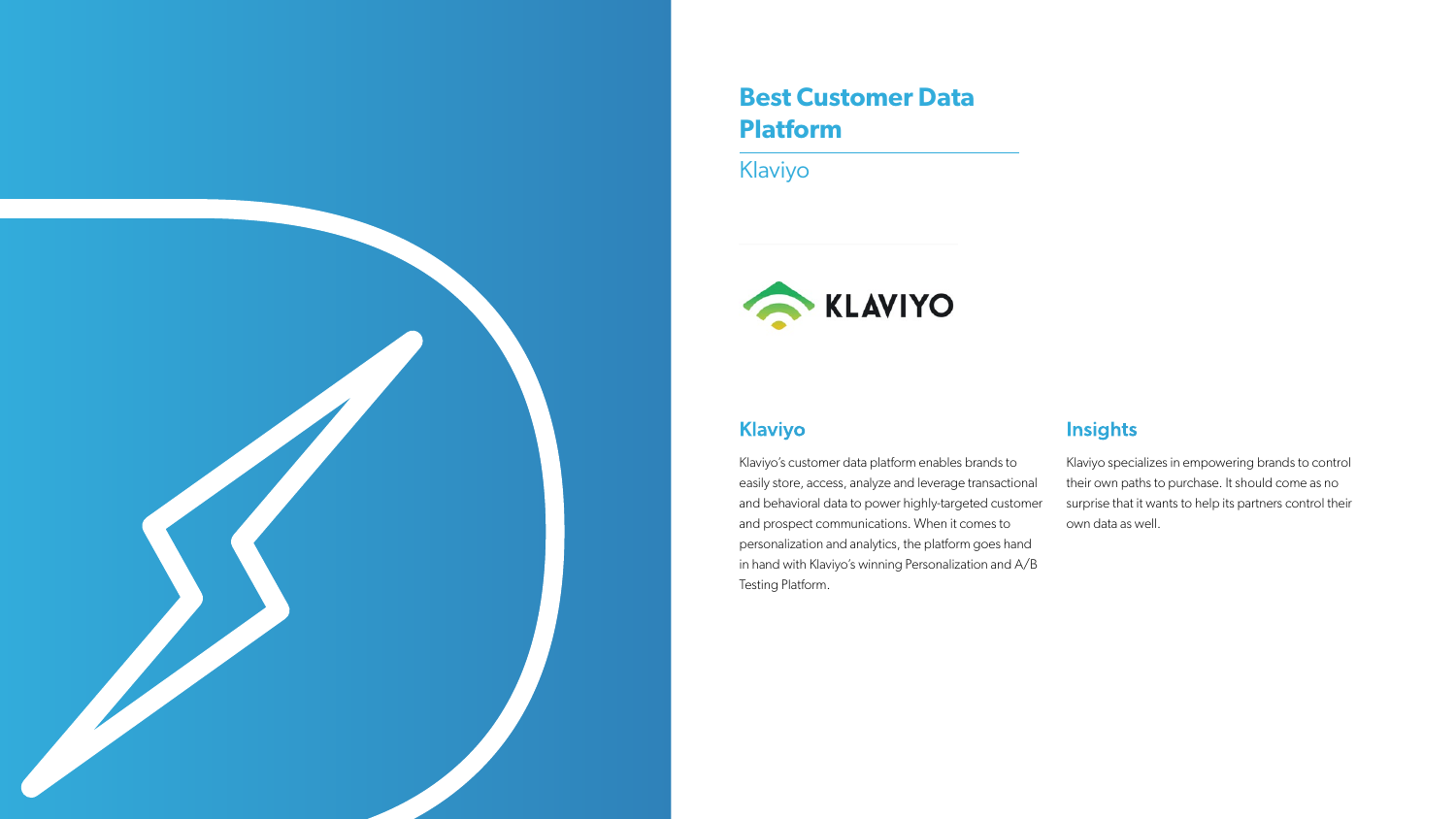Panorama Buyer, Lotame's new data solution, is designed to help its customers gain new understanding of core targets. Panorama Buyer helps brands create addressable audiences, which are then pushed directly into the client's DSP for programmatic buying.

With programmatic buying, brands always worry about losing control and hitting the wrong targets. With its new solution, Lotame demonstrated that automation and true addressability need not be mutually exclusive.



## **Best Data Management Platform**

Lotame



### Lotame - Lotame Panorama Insights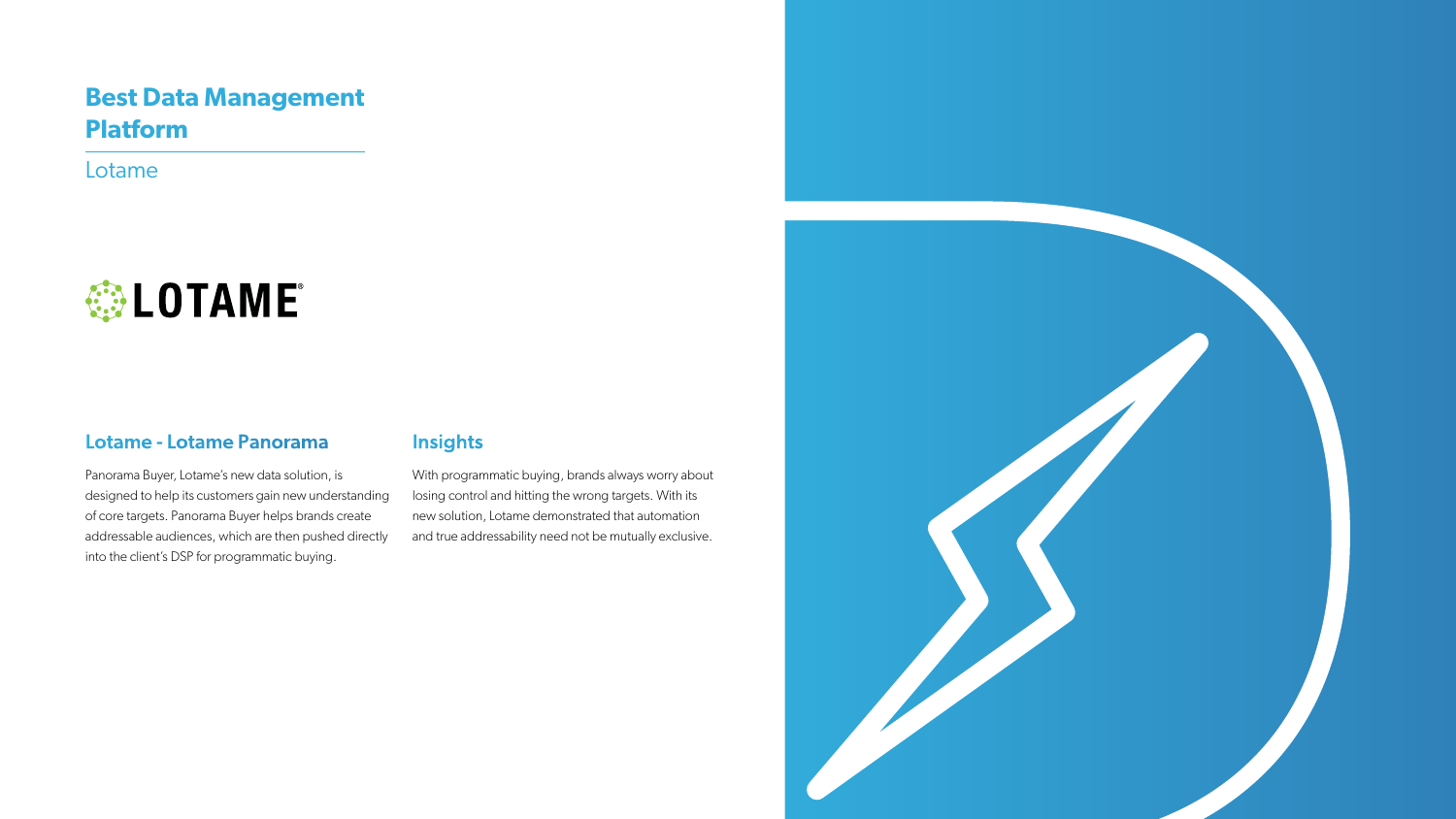The Cloudinary platform empowers companies to deliver modern visual experiences by simplifying and automating the process of manipulating, optimizing and delivering images and videos. Cloudinary has over 6,500 customers and 650 thousand users in nearly every industry, including e-commerce/retail, media, travel and entertainment. Cloudinary proved that it's possible to eliminate many of the technical complexities that content producers struggle with while maintaining high creative standards. With the right partner, artistry can coexist with automation.





# **Best Content Marketing Platform**

**Cloudinary** 

# Gibcloudinary

### Cloudinary **Insights**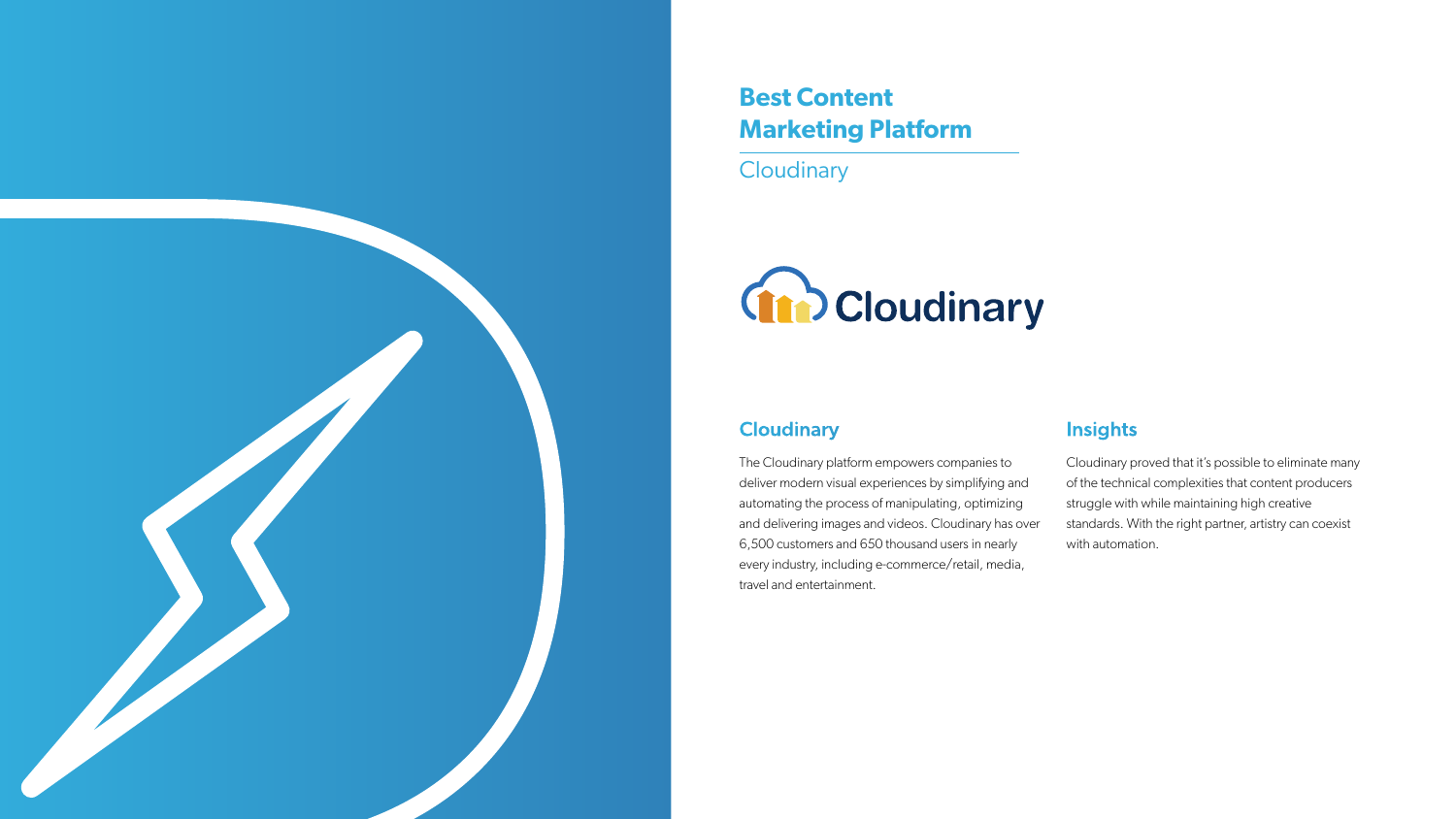### Brightspot Insights

Brightspot helps newsrooms and brands create digital experiences and content applications to help move business priorities forward. Its headless CMS system enables clients to improve communications, improve fundraising, boost qualified leads, improve SEO and increase traffic.

Brightspot's clients quickly discovered that many of their existing challenges had been inextricably linked to their previous setups. Legacy CMS systems can hinder innovation and long-term scalability, while a streamlined, flexible approach can do the opposite.



# **Best Content Management System**

Brightspot

# **BRIGHTSPOT®**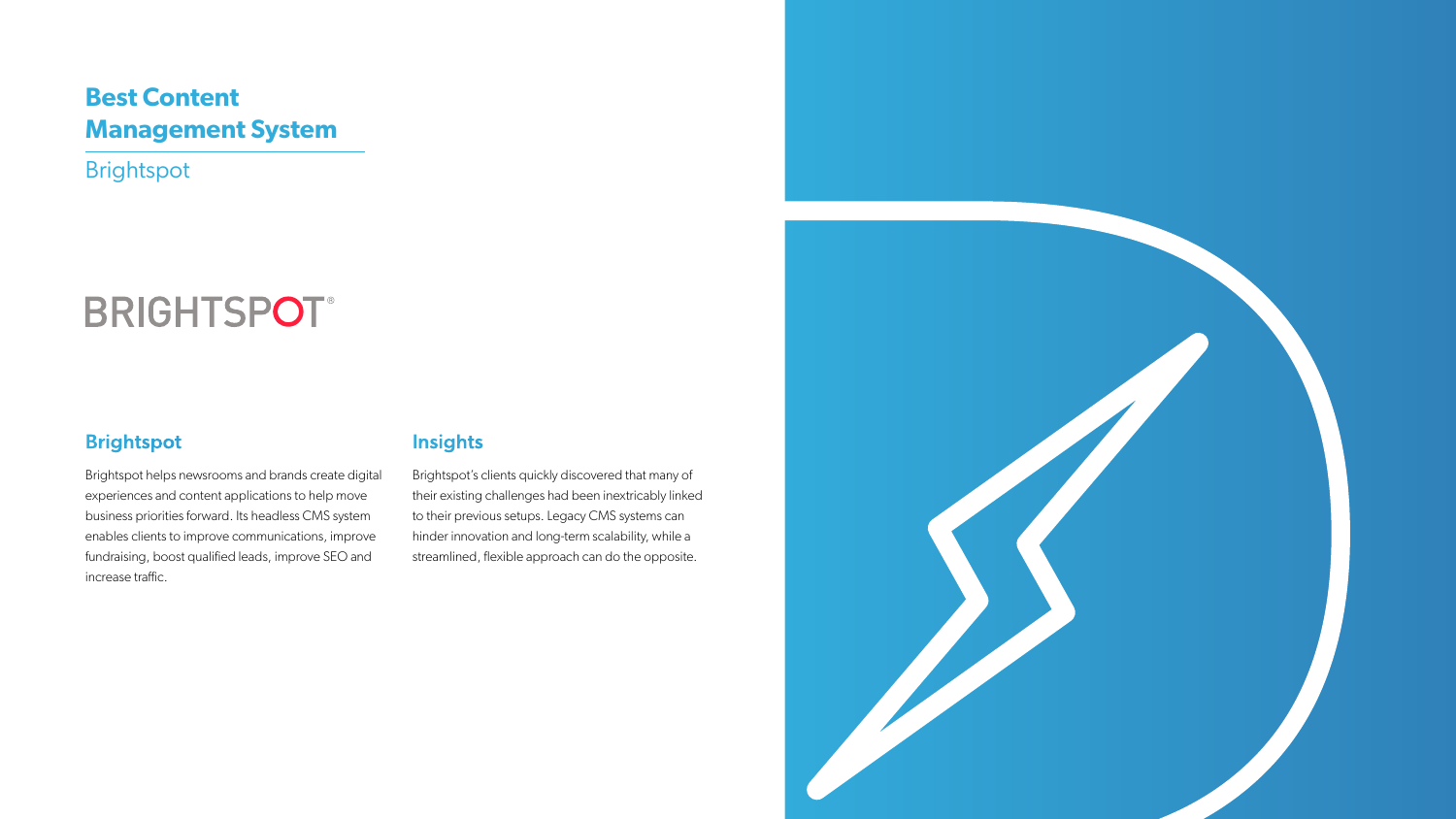Punchh enables its brand partners with the insights and tools they need to increase customer lifetime value, drive revenue and optimize every customer interaction. The platform, which delivers personalized communications, offers and rewards based on consumer spending habits and real-time data, leverages AI-generated insights and offers countless integrations into business systems. Punchh stands apart in a crowded CRM market for the strength and customization of its digital loyalty solution.

Punchh committed itself to creating a seamless customer experience at every consumer touchpoint. Nothing perpetuates customer loyalty more than an indepth understanding of existing customer data.



## **Best CRM Platform**

Punchh

# punchh

### Punchh **Insights**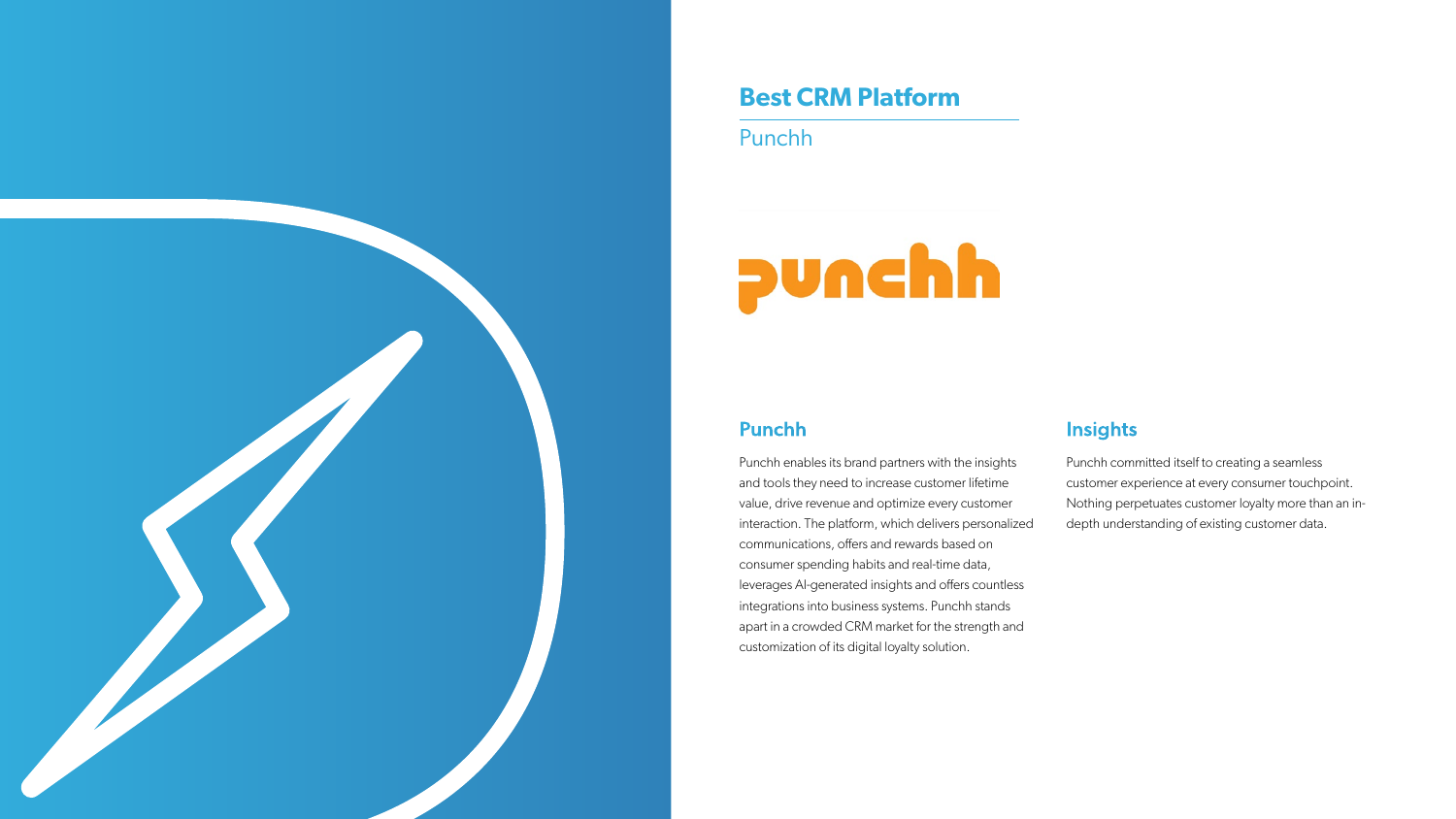Tagger Media, an end-to-end influencer marketing SaaS platform, is designed to streamline an efficient influencer discovery and activation process. The platform helped customers such as Bloomingdales, Warner Bros. and Estée Lauder reach a vast array of high value influencers and audiences on a much broader scale than ever before.

Tagger offers its partners research and analytics tools, combined with a modular and customizable user interface. The world of influencer marketing can be exceedingly complicated — it never hurts to simplify it as much as possible.



# **Best Influencer Marketing Platform**

Tagger

# $\mathbb{T}$ tagger

### Tagger Media **Insights**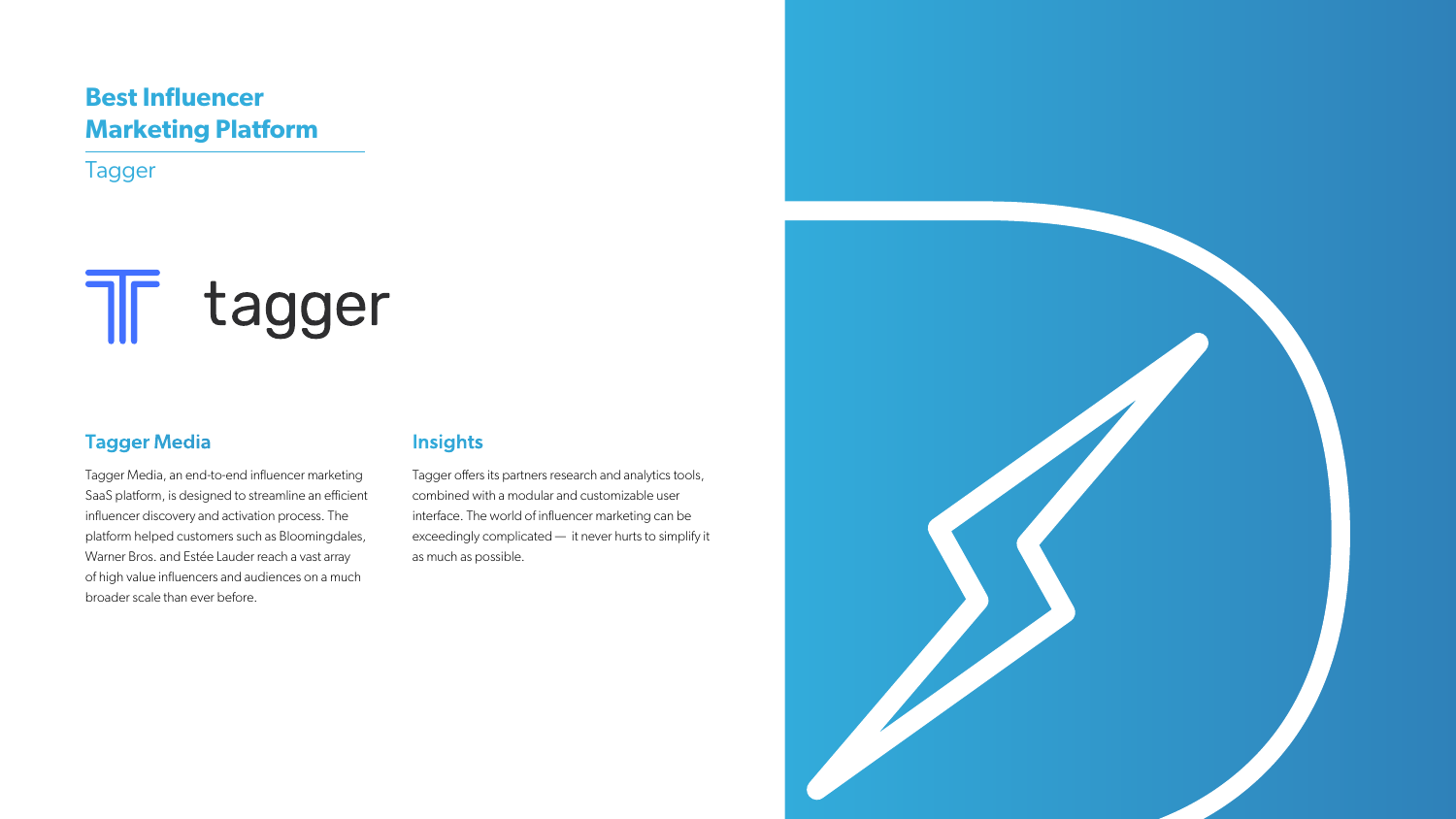Iconectiv - TruReach Deliver Aerialink

B2C messaging specialist Iconectiv introduced TruReach Deliver Aerialink, its new cloud-based product that simplifies message creation and delivery while allowing companies to efficiently and costeffectively reach customers with personalized, valuebased business text messages.

### **Insights**

Iconectiv recognized that text messaging is still a powerful tool for marketers. Sometimes costeffectiveness and simplicity are all that's needed to ensure that a tried-and-true tool can help move markets.



**Iconectiv** 

# iconectiv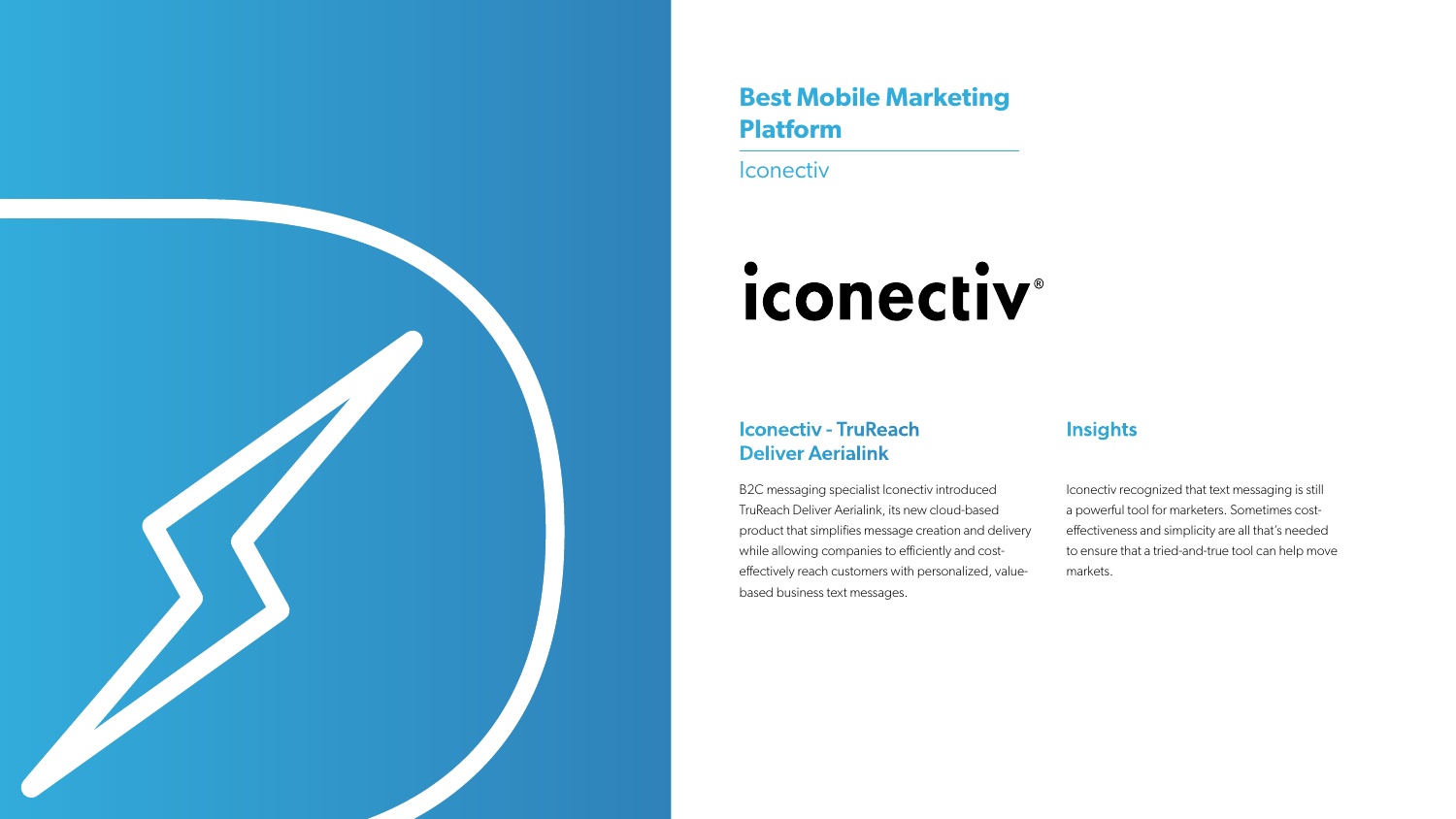Tiger Pistol provided brands with automation and workflow capability to reduce the amount of time to process, build, launch, optimize and monitor individual social advertising campaigns. In the process, the platform helped brands deliver better social advertising performance and deliver measurable business impact.

 Social media is a complex beast. Tiger Pistol proved that brands, with the right automation and workflows, can tame it.



## **Best Social Marketing Platform**

Tiger Pistol



### Tiger Pistol **Insights**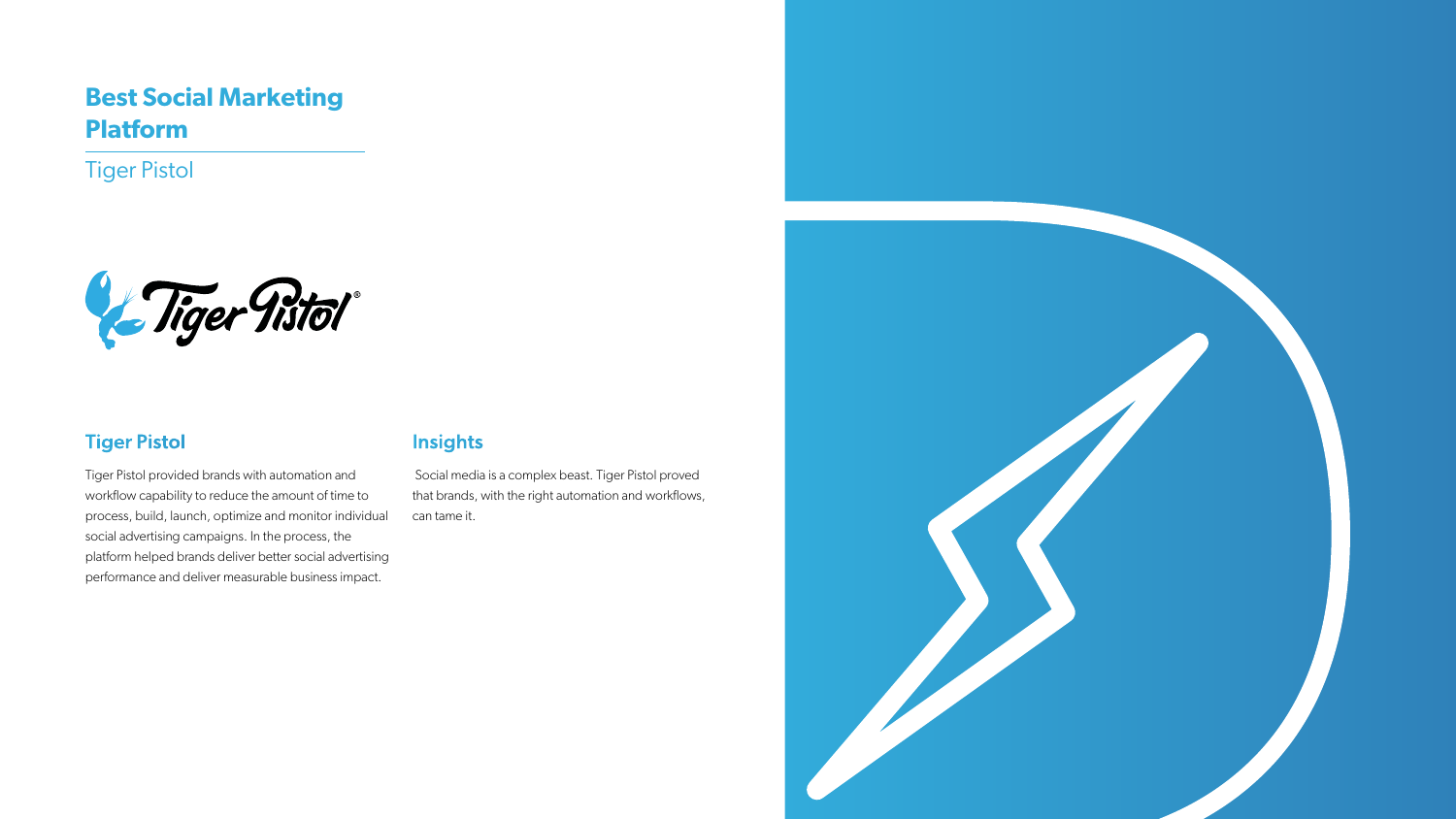The Vendasta platform allows marketers to adopt solutions from a marketplace of SaaS technologies that they can then sell under their own brand to customer The platform provides AI-driven marketing automation, sales tools, and an integrated CRM.

|     | Marketers need a wide array of technology tools to         |
|-----|------------------------------------------------------------|
| hat | succeed. Vendasta lets them find it all in one place. In a |
| rs. | complex market, simplicity is key.                         |
| on, |                                                            |

# **Best Marketing Automation Platform**

Vendasta

# ZIVENDASTA

### Vendasta **Insights**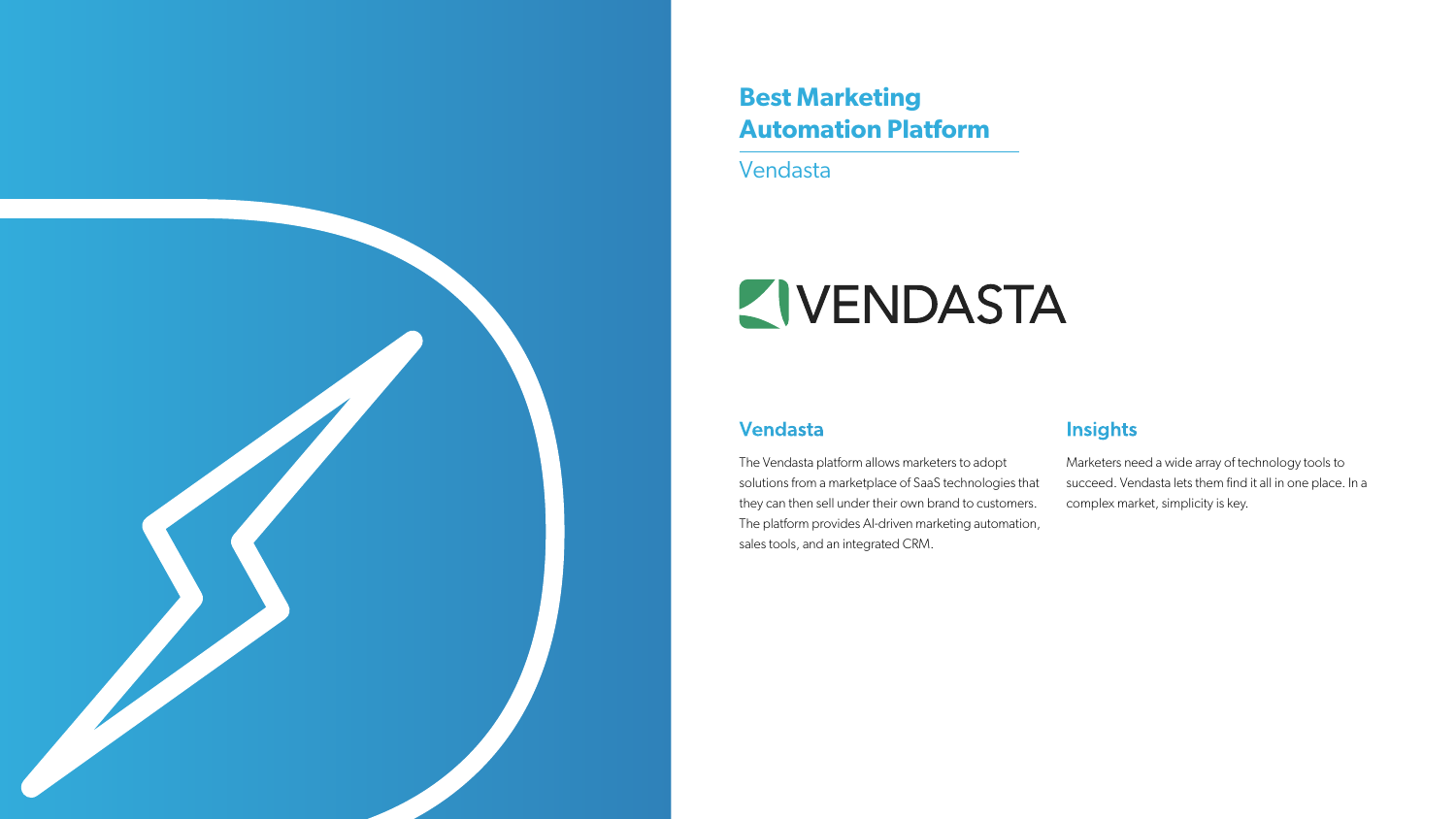Incites.com helps publishers gain actionable, datadriven insights to content publishers with a focus on helping newsrooms grow reader revenue. The platform is designed to supercharge journalists' and editors' ability to drive audience engagement and subscription revenue, making data-driven insights as easy as possible to interpret and act upon.

When it comes to monetization and performance, journalists and producers need some guidance from their own audiences. With the right tools, it's easy to assess what's performing well and which tactics need to be emphasized more. For a newsroom, that's the key to solidifying revenue.



# **Best Marketing Analytics Platform**

Incites.com



### Incites.com and Insights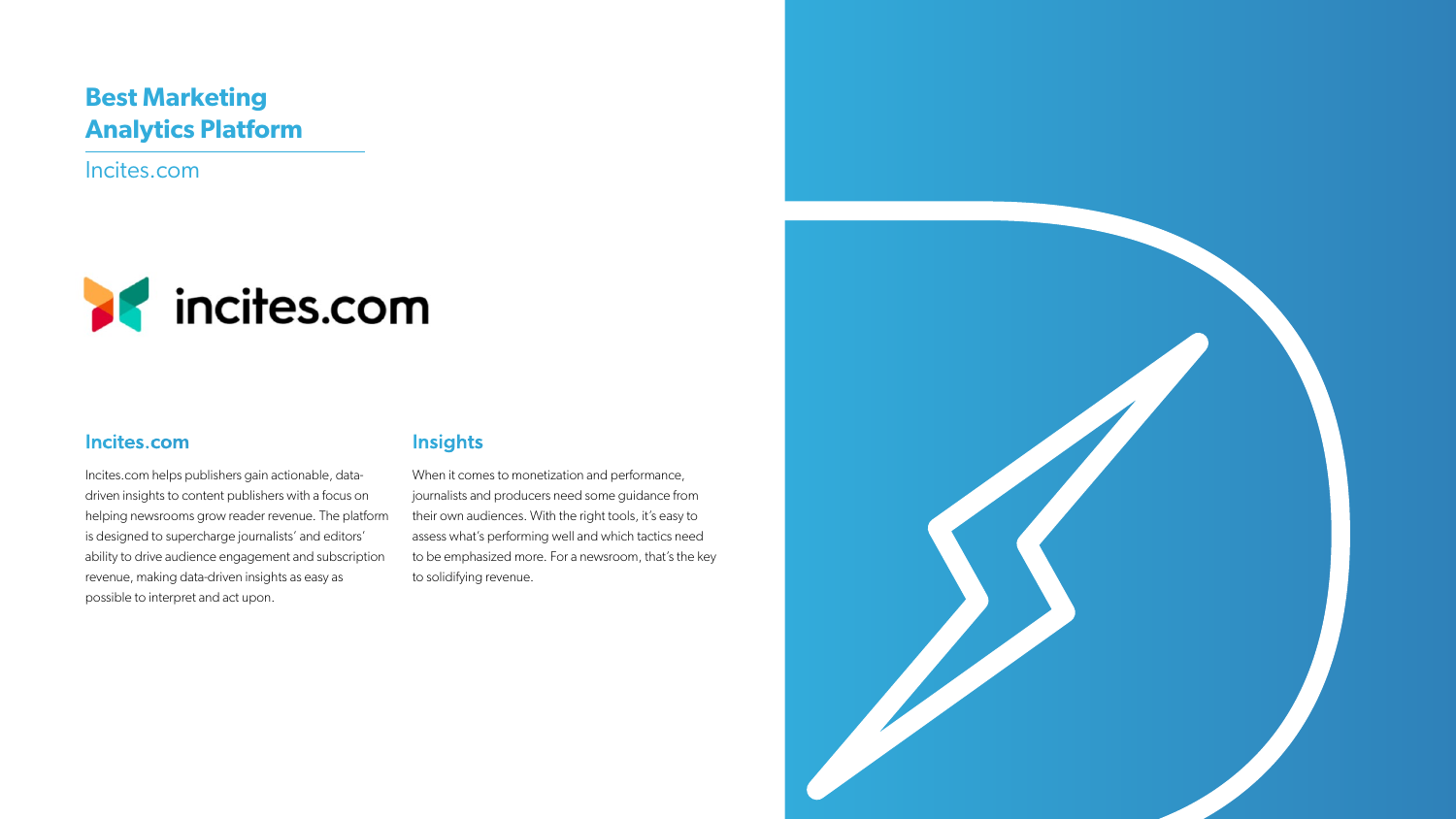Measured works to help brands understand the impact of their marketing spend on revenue, driving smarter media investments in the future. The platform provides a wide variety of retail, e-commerce and DTC brands with reliable reporting and daily insights. With more than 75 integrations, Measured aspired to become a unified source of truth for crosschannel media performance. Ultimately, the platform recognized that many brands are looking for a onestop-shop.



# **Best Attribution Tool**

Measured



### Measured **Insights**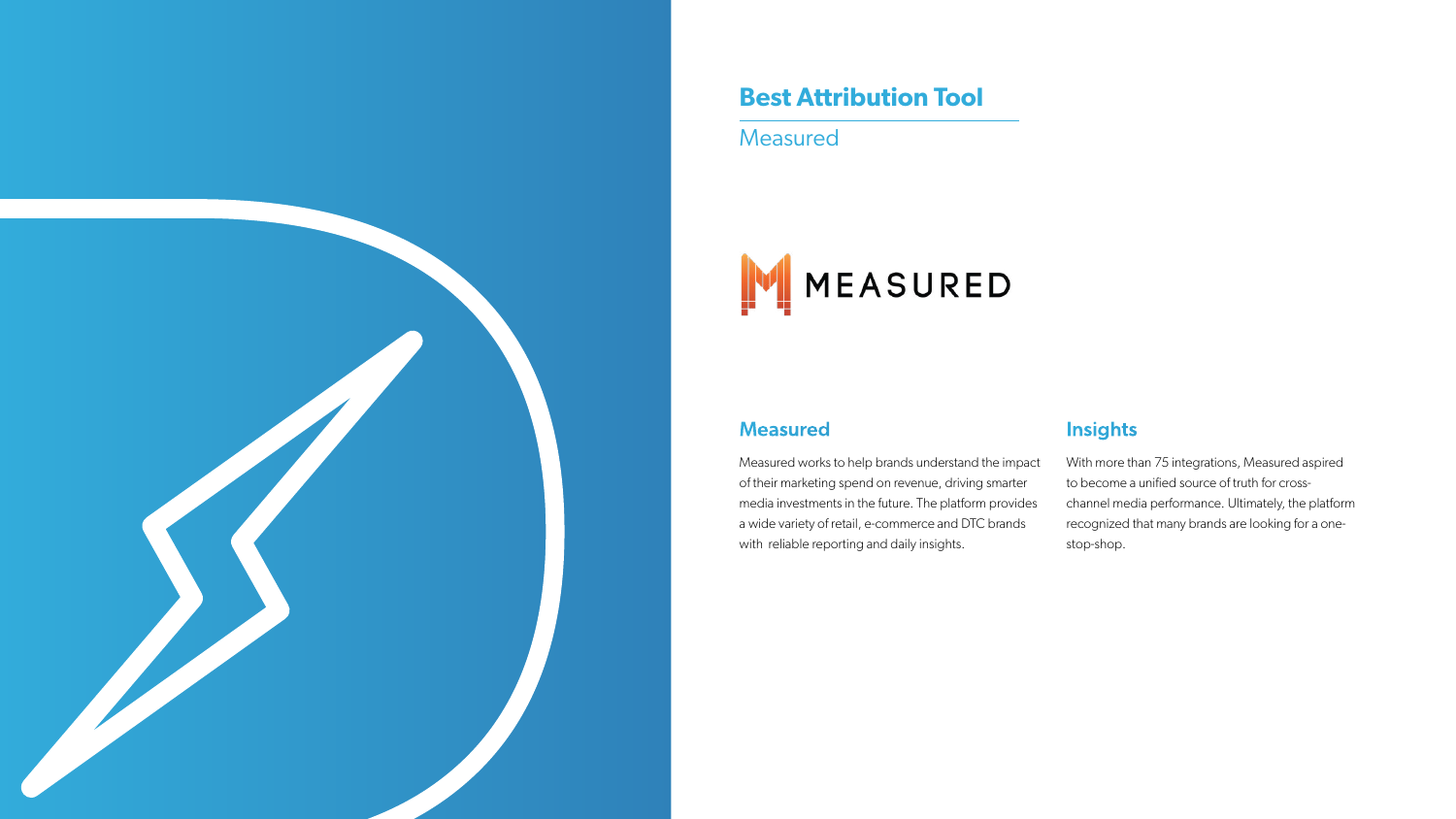### 6sense Insights

6sense is designed to help revenue teams create more sophisticated, targeted campaigns. The platform helps identify accounts that are in-market for the brand's solution, prioritize actions that are likeliest to succeed, and deliver personalized, consistent, and relevant experiences. The strategy represents a break from the less ambitious lead-based approach employed by many marketers.

6sense recognized that marketers are dying to generate more opportunities, increase deal size and win more often. That required casting an ambitious, automated approach to marketing — and the breaking of old marketing habits.



## **Best Sales Automation Tool**

6sense